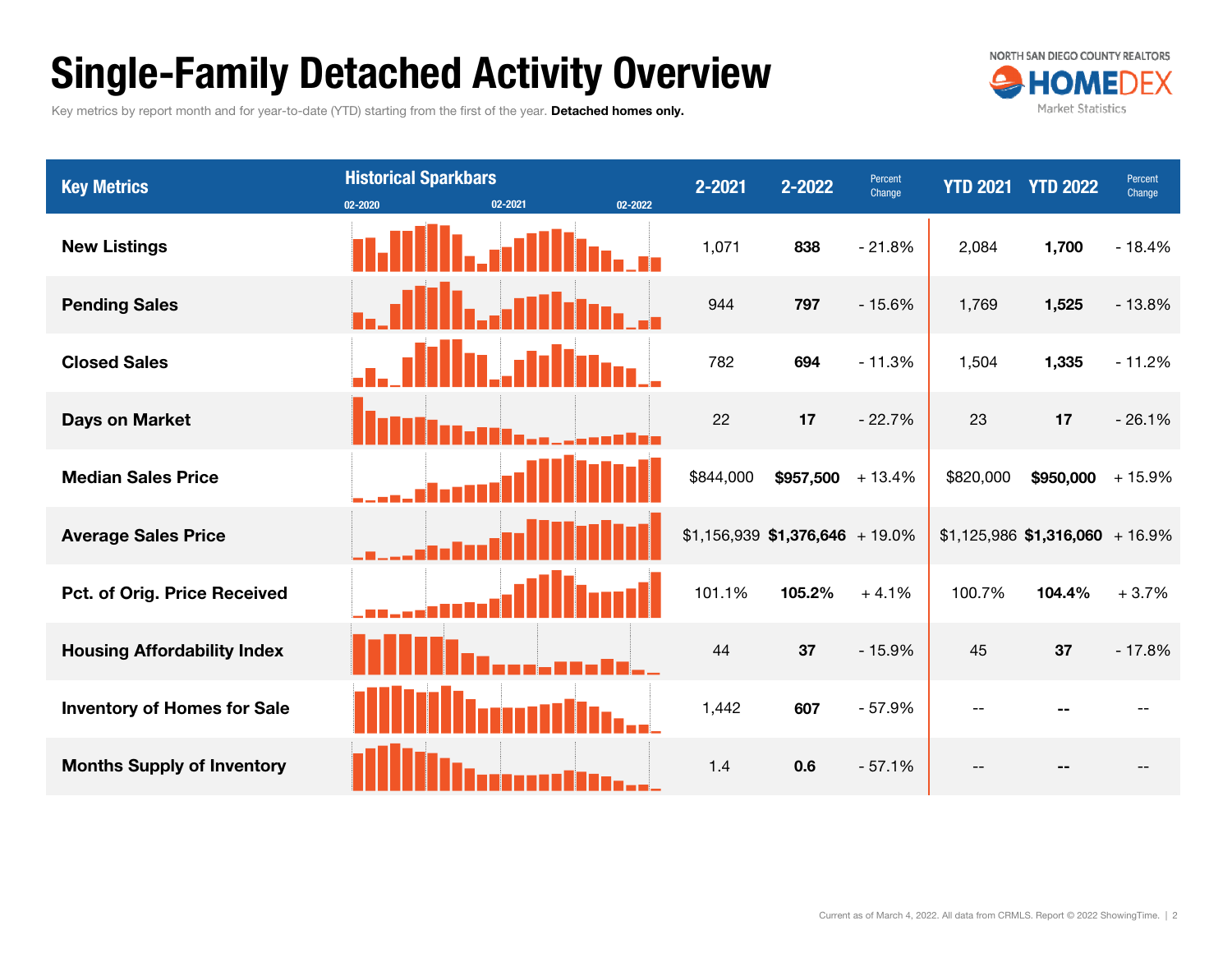# Single-Family Attached Activity Overview

Key metrics by report month and for year-to-date (YTD) starting from the first of the year. Attached homes only.



| <b>Key Metrics</b>                  | <b>Historical Sparkbars</b><br>02-2021<br>02-2022<br>02-2020 | 2-2021    | 2-2022                       | Percent<br>Change |           | <b>YTD 2021 YTD 2022</b> | Percent<br>Change |
|-------------------------------------|--------------------------------------------------------------|-----------|------------------------------|-------------------|-----------|--------------------------|-------------------|
| <b>New Listings</b>                 |                                                              | 377       | 313                          | $-17.0%$          | 749       | 650                      | $-13.2%$          |
| <b>Pending Sales</b>                |                                                              | 357       | 292                          | $-18.2%$          | 701       | 597                      | $-14.8%$          |
| <b>Closed Sales</b>                 |                                                              | 301       | 281                          | $-6.6%$           | 581       | 517                      | $-11.0%$          |
| <b>Days on Market</b>               |                                                              | 16        | 12                           | $-25.0%$          | 18        | 12                       | $-33.3%$          |
| <b>Median Sales Price</b>           |                                                              | \$549,000 | $$670,000 + 22.0\%$          |                   | \$540,000 | $$642,000 + 18.9\%$      |                   |
| <b>Average Sales Price</b>          |                                                              |           | $$610,624$ \$734,621 + 20.3% |                   | \$602,938 | $$718,132$ + 19.1%       |                   |
| <b>Pct. of Orig. Price Received</b> |                                                              | 101.1%    | 106.4%                       | $+5.2%$           | 100.7%    | 105.4%                   | $+4.7%$           |
| <b>Housing Affordability Index</b>  |                                                              | 68        | 53                           | $-22.1%$          | 69        | 55                       | $-20.3%$          |
| <b>Inventory of Homes for Sale</b>  |                                                              | 357       | 176                          | $-50.7%$          | $-$       |                          |                   |
| <b>Months Supply of Inventory</b>   |                                                              | 1.0       | 0.5                          | $-50.0%$          |           |                          |                   |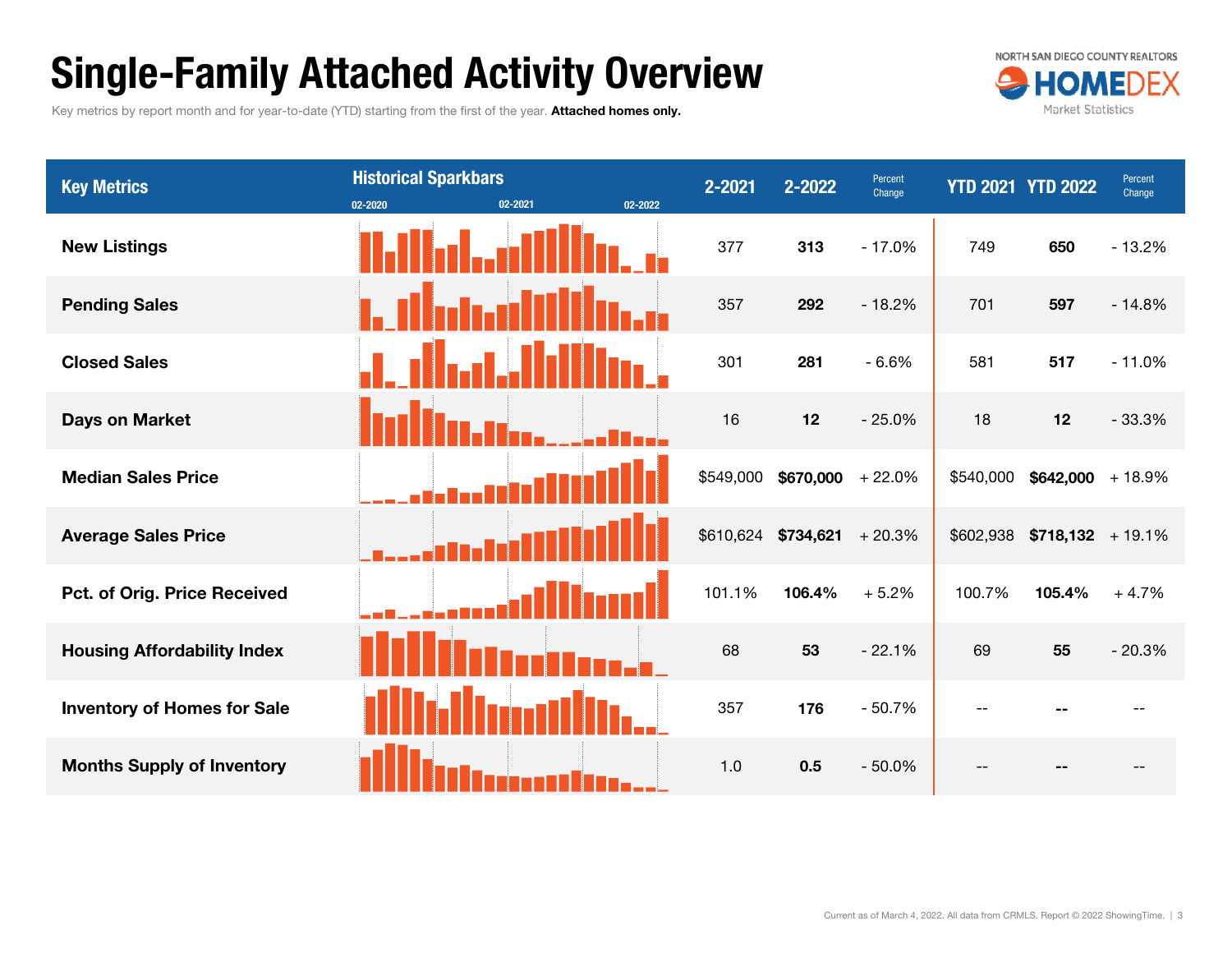# New Listings

A count of the properties that have been newly listed on the market in a given month.







| <b>New Listings</b> | Single-Family<br><b>Detached</b> | Year-Over-Year<br>Change | Single-Family<br><b>Attached</b> | Year-Over-Year<br>Change |
|---------------------|----------------------------------|--------------------------|----------------------------------|--------------------------|
| Mar-2021            | 1,274                            | $-0.5\%$                 | 456                              | $-2.8\%$                 |
| Apr-2021            | 1,381                            | +45.8%                   | 472                              | $+35.2%$                 |
| May-2021            | 1,430                            | $-0.5\%$                 | 485                              | $+5.4%$                  |
| Jun-2021            | 1,478                            | $+3.2%$                  | 513                              | $+6.2%$                  |
| Jul-2021.           | 1,407                            | $-9.0\%$                 | 506                              | $+5.4%$                  |
| Aug-2021            | 1,259                            | $-20.8%$                 | 458                              | $+24.5%$                 |
| Sep-2021            | 1,081                            | $-30.7%$                 | 396                              | $+2.1%$                  |
| Oct-2021            | 987                              | $-27.0\%$                | 383                              | $-20.4%$                 |
| Nov-2021            | 789                              | $-9.1%$                  | 264                              | $-16.2%$                 |
| Dec-2021            | 560                              | $-19.4%$                 | 234                              | $-23.0\%$                |
| Jan-2022.           | 862                              | $-14.9\%$                | 337                              | $-9.4%$                  |
| Feb-2022            | 838                              | -21.8%                   | 313                              | -17.0%                   |
| 12-Month Avg        | 1.112                            | $-9.8%$                  | 401                              | $-0.6%$                  |

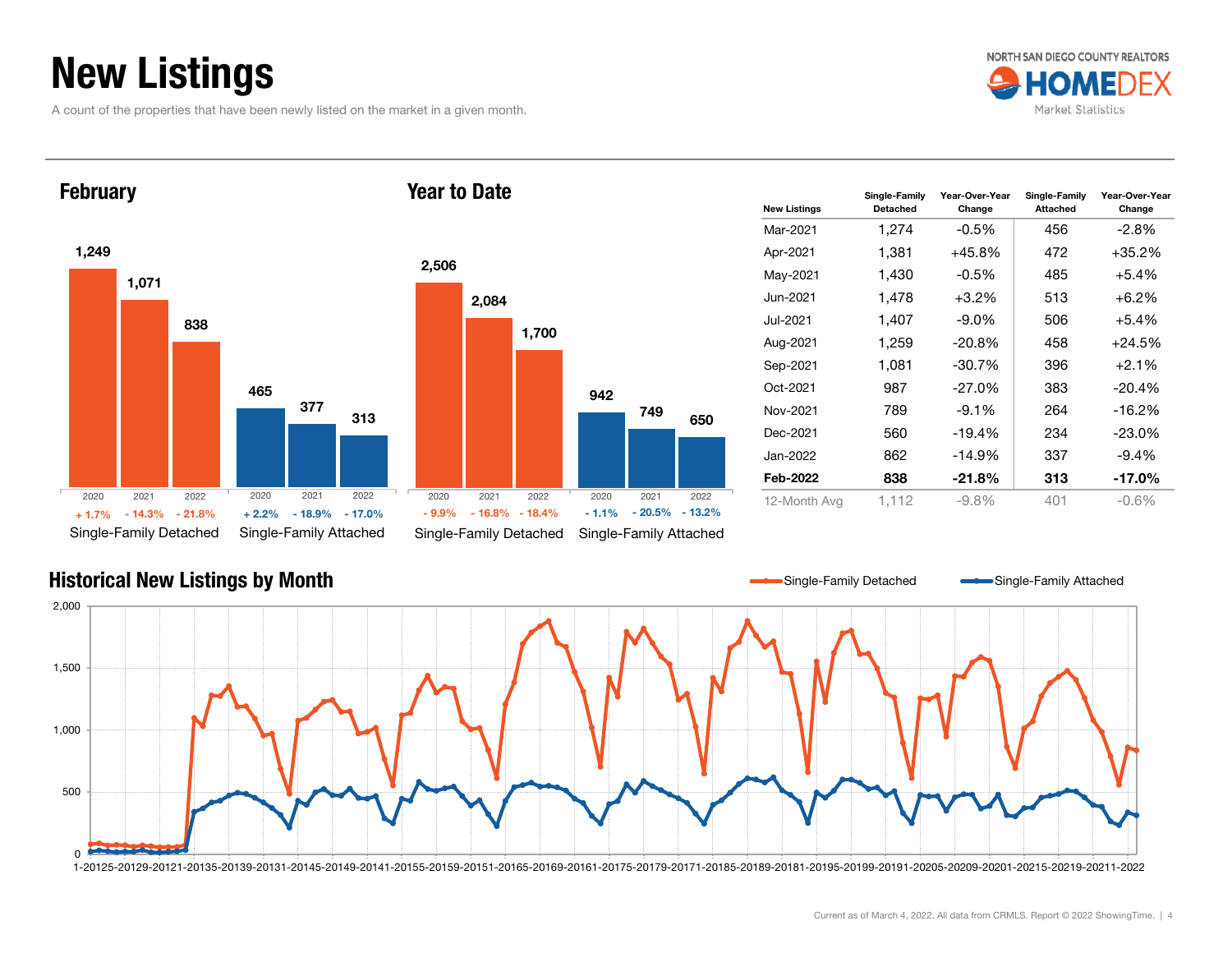# Pending Sales

A count of the properties on which offers have been accepted in a given month.







| <b>Pending Sales</b> | Single-Family<br><b>Detached</b> | Year-Over-Year<br>Change | Single-Family<br><b>Attached</b> | Year-Over-Year<br>Change |
|----------------------|----------------------------------|--------------------------|----------------------------------|--------------------------|
| Mar-2021             | 1,149                            | $+50.8\%$                | 433                              | +59.8%                   |
| Apr-2021             | 1.175                            | $+84.7%$                 | 406                              | $+102.0%$                |
| May-2021             | 1,219                            | $+17.7%$                 | 416                              | $+9.5%$                  |
| Jun-2021             | 1,270                            | $-2.5\%$                 | 449                              | $+7.4%$                  |
| Jul-2021             | 1,073                            | $-22.1%$                 | 423                              | -12.6%                   |
| Aug-2021             | 1,136                            | $-15.7%$                 | 460                              | $+36.1%$                 |
| Sep-2021             | 1,039                            | $-28.7%$                 | 371                              | $+12.8%$                 |
| Oct-2021             | 990                              | $-23.3\%$                | 361                              | -7.4%                    |
| Nov-2021             | 864                              | $-9.1%$                  | 307                              | $-10.5%$                 |
| Dec-2021             | 601                              | $-17.8%$                 | 254                              | $-14.8%$                 |
| Jan-2022             | 728                              | $-11.8%$                 | 305                              | $-11.3%$                 |
| Feb-2022             | 797                              | -15.6%                   | 292                              | -18.2%                   |
| 12-Month Avg         | 1.055                            | -4.9%                    | 346                              | $+7.8%$                  |

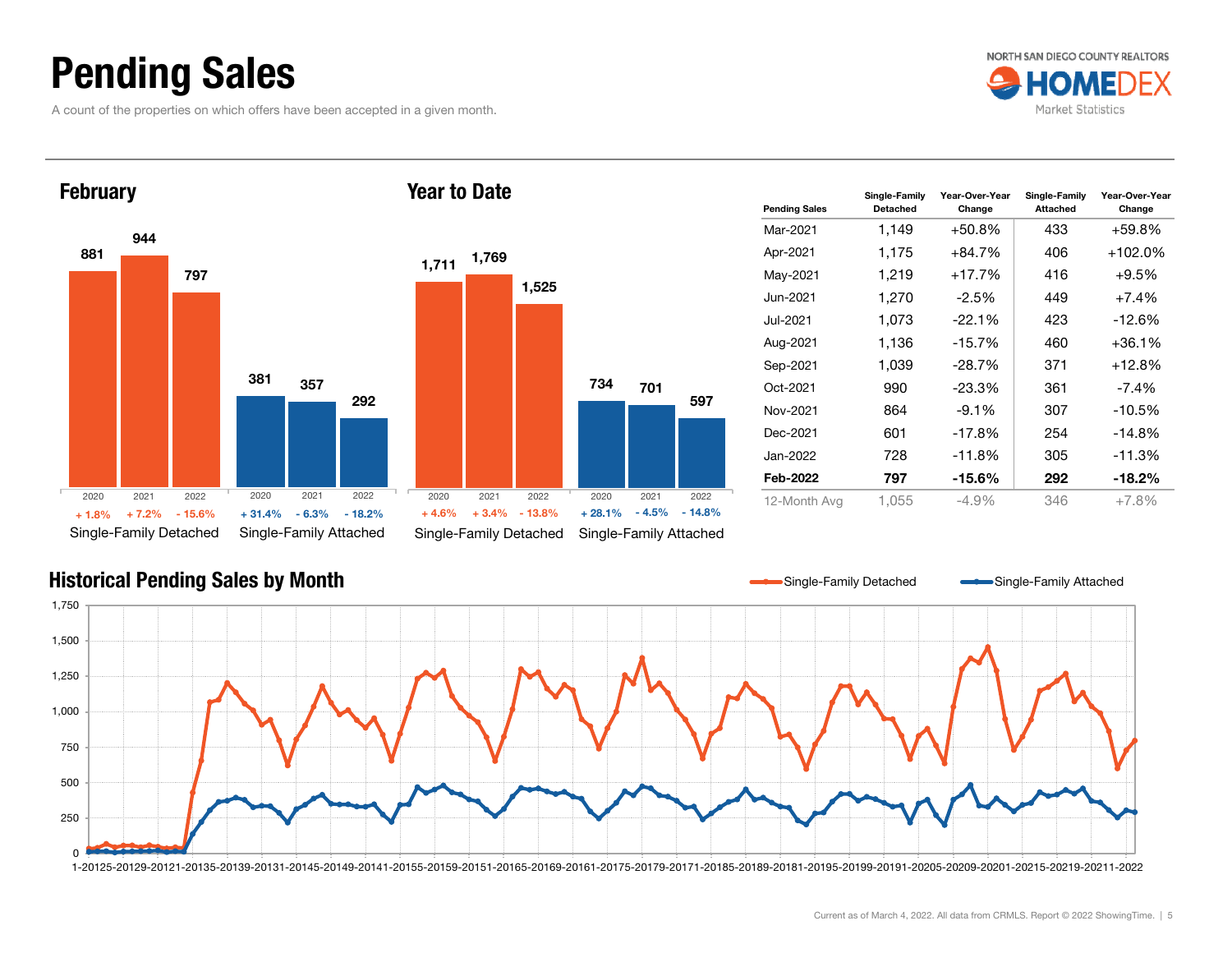### Closed Sales

A count of the actual sales that closed in a given month.







| <b>Closed Sales</b> | Single-Family<br><b>Detached</b> | Year-Over-Year<br>Change | Single-Family<br><b>Attached</b> | Year-Over-Year<br>Change |
|---------------------|----------------------------------|--------------------------|----------------------------------|--------------------------|
| Mar-2021            | 1,044                            | $+15.1%$                 | 436                              | $+10.4%$                 |
| Apr-2021            | 1,197                            | +62.9%                   | 457                              | $+82.1\%$                |
| May-2021            | 1,118                            | $+78.3%$                 | 382                              | $+69.0%$                 |
| Jun-2021            | 1,304                            | $+20.2\%$                | 440                              | $+20.9%$                 |
| Jul-2021            | 1,226                            | $-8.0\%$                 | 442                              | $-1.3%$                  |
| Aug-2021            | 1.114                            | $-11.8%$                 | 442                              | $-4.5%$                  |
| Sep-2021            | 1,127                            | $-18.3%$                 | 421                              | $+24.6%$                 |
| Oct-2021            | 1.002                            | $-27.7%$                 | 372                              | $+22.8%$                 |
| Nov-2021            | 940                              | $-19.0\%$                | 356                              | +3.8%                    |
| Dec-2021            | 905                              | $-19.8\%$                | 336                              | $-15.8\%$                |
| Jan-2022            | 641                              | $-11.2%$                 | 236                              | $-15.7\%$                |
| Feb-2022            | 694                              | $-11.3%$                 | 281                              | -6.6%                    |
| 12-Month Avg        | 1,042                            | $-1.6\%$                 | 343                              | $+11.9%$                 |

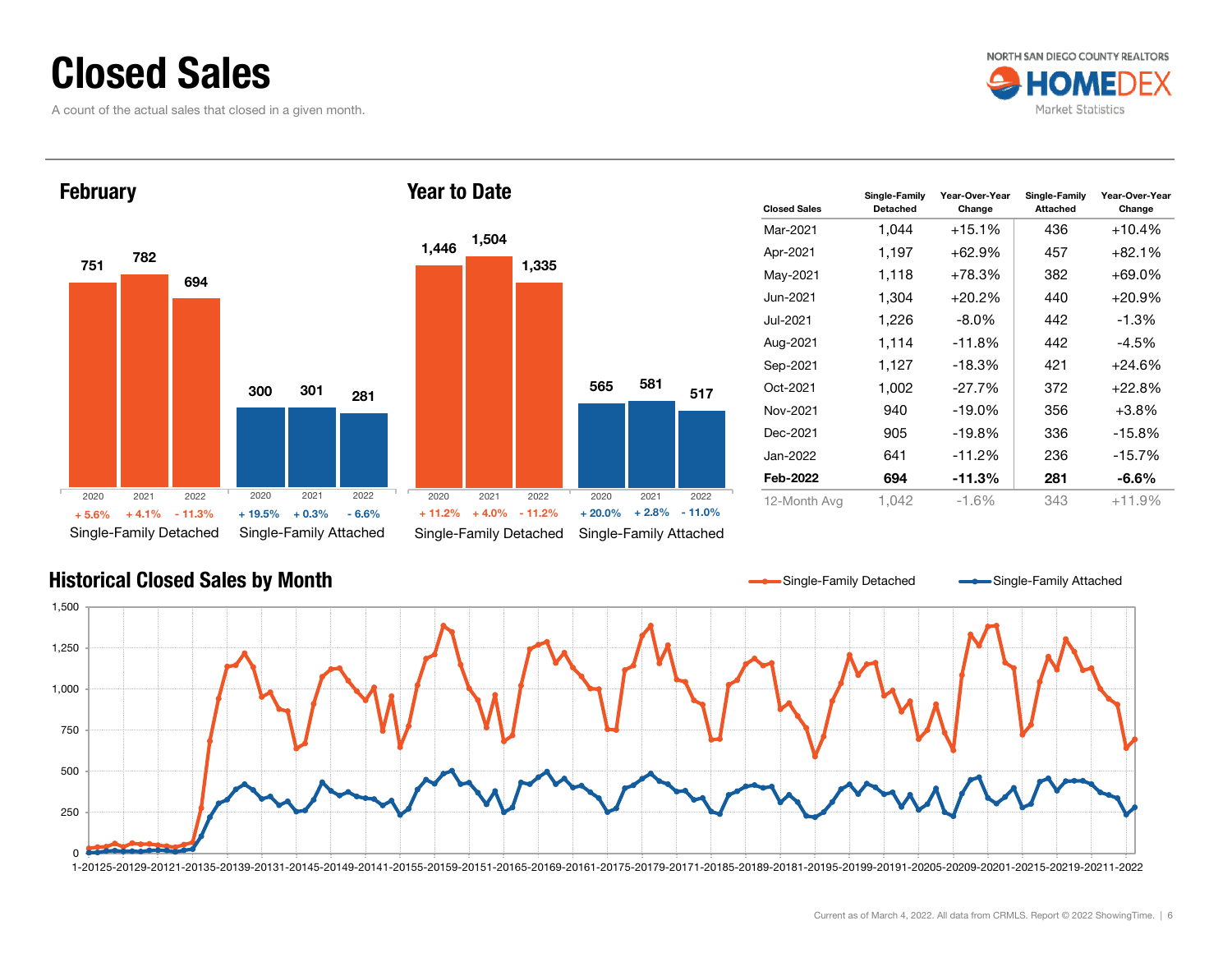# Days on Market Until Sale

Average number of days between when a property is listed and when an offer is accepted in a given month.







| Davs on Market | Single-Family<br><b>Detached</b> | Year-Over-Year<br>Change | Single-Family<br><b>Attached</b> | Year-Over-Year<br>Change |
|----------------|----------------------------------|--------------------------|----------------------------------|--------------------------|
| Mar-2021       | 18                               | $-48.6%$                 | 16                               | -38.5%                   |
| Apr-2021       | 15                               | $-50.0\%$                | 13                               | -45.8%                   |
| May-2021       | 16                               | $-48.4%$                 | 10                               | -61.5%                   |
| Jun-2021       | 12                               | $-60.0\%$                | 9                                | -73.5%                   |
| Jul-2021       | 14                               | $-54.8%$                 | 10                               | -65.5%                   |
| Aug-2021       | 15                               | -48.3%                   | 12                               | $-53.8%$                 |
| Sep-2021       | 16                               | $-36.0\%$                | 13                               | $-40.9%$                 |
| Oct-2021       | 17                               | $-32.0%$                 | 17                               | $-22.7%$                 |
| Nov-2021       | 18                               | $-10.0%$                 | 16                               | $+6.7%$                  |
| Dec-2021       | 19                               | $-17.4%$                 | 13                               | $-40.9%$                 |
| Jan-2022       | 17                               | $-26.1%$                 | 13                               | -38.1%                   |
| Feb-2022       | 17                               | $-22.7%$                 | 12                               | $-25.0\%$                |
| 12-Month Avg*  | 27                               | $-40.9\%$                | 24                               | -46.7%                   |

\* Days on Market for all properties from March 2021 through February 2022. This is not the average of the individual figures above.

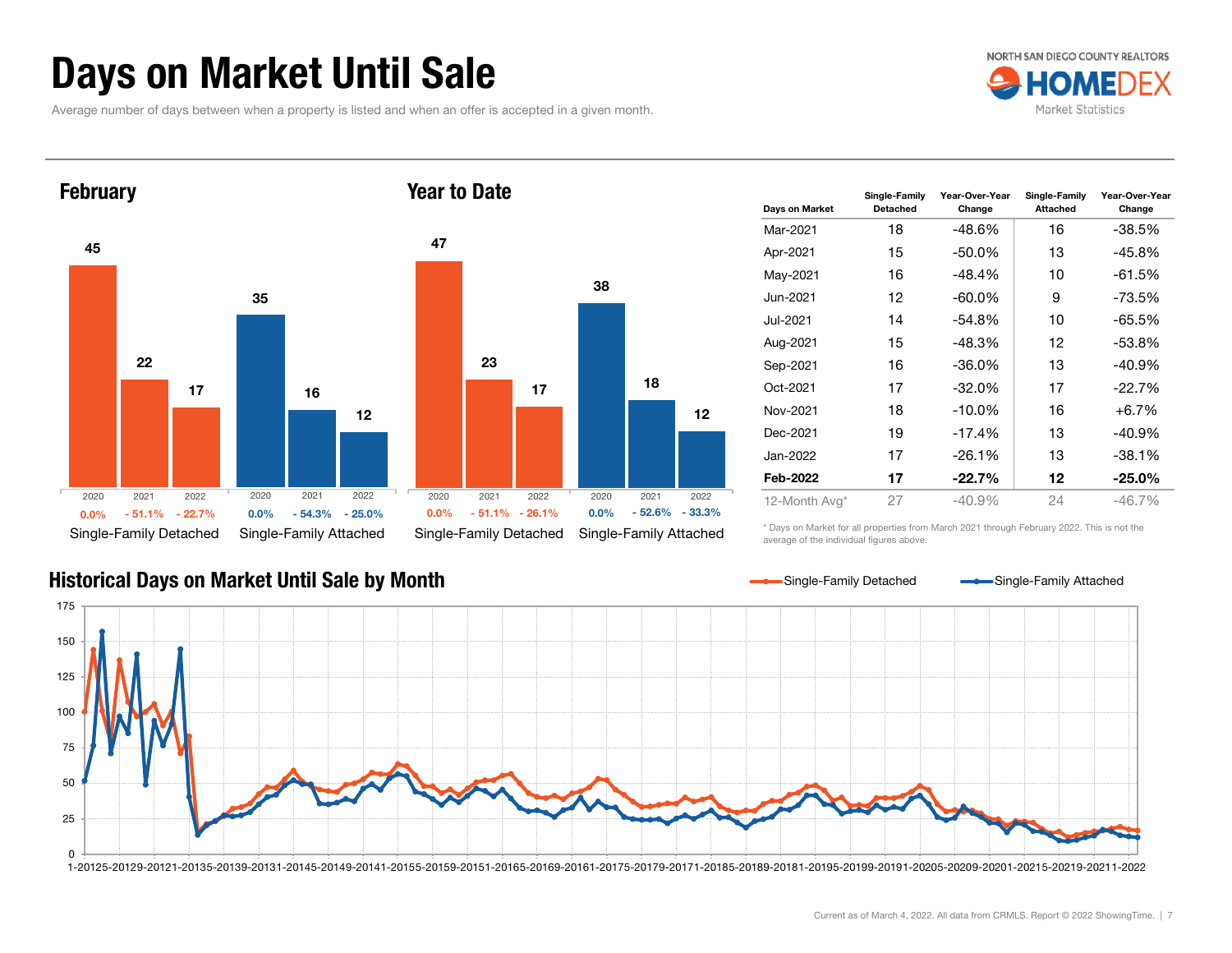### Median Sales Price

Point at which half of the sales sold for more and half sold for less, not accounting for seller concessions, in a given month.



### \$703,500 \$465,000 \$844,000 \$549,000 \$957,500 \$670,000 Single-Family Detached Single-Family Attached February \$705,696 \$820,000 Year to Date2020 2021 2022 $\%$  + 20.0% + 13.4% + 4.8% + 18.1% + 22.0% + 8.6% + 16.2% + 15.9% + 6.6%  $\%$  + 13.4% + 4.8% + 18.1% + 22.0% + 8.6% + 16.2% + 15.9% + 6.6% + 13.9% + 18.9% 20202021 2020 $+8.2%$

|           |           |                        | \$950,000          |           |                        |           |
|-----------|-----------|------------------------|--------------------|-----------|------------------------|-----------|
|           |           | \$820,000              |                    |           |                        |           |
|           | \$705,696 |                        |                    |           |                        |           |
| \$670,000 |           |                        |                    |           |                        | \$642,000 |
|           |           |                        |                    | \$474,000 | \$540,000              |           |
|           |           |                        |                    |           |                        |           |
|           |           |                        |                    |           |                        |           |
|           |           |                        |                    |           |                        |           |
|           |           |                        |                    |           |                        |           |
|           |           |                        |                    |           |                        |           |
| 2022      | 2020      | 2021                   | 2022               | 2020      | 2021                   | 2022      |
| $+22.0%$  | $+8.6%$   |                        | $+16.2\% + 15.9\%$ | $+6.6%$   | + 13.9%                | $+18.9%$  |
| ttached،  |           | Single-Family Detached |                    |           | Single-Family Attached |           |

| <b>Median Sales Price</b> | Single-Family<br><b>Detached</b> | Year-Over-Year<br>Change | Single-Family<br><b>Attached</b> | Year-Over-Year<br>Change |
|---------------------------|----------------------------------|--------------------------|----------------------------------|--------------------------|
| Mar-2021                  | \$865,000                        | $+25.5%$                 | \$538,263                        | $+14.6%$                 |
| Apr-2021                  | \$940,000                        | +32.4%                   | \$570,000                        | $+20.3%$                 |
| May-2021                  | \$950,000                        | +31.6%                   | \$590,000                        | +26.9%                   |
| Jun-2021                  | \$950,000                        | $+35.7%$                 | \$585,980                        | $+18.4%$                 |
| Jul-2021                  | \$975,000                        | +28.3%                   | \$580,500                        | +13.2%                   |
| Aug-2021                  | \$940,000                        | +17.6%                   | \$580,000                        | +16.3%                   |
| Sep-2021                  | \$915,000                        | $+20.6%$                 | \$600,000                        | $+14.3%$                 |
| Oct-2021                  | \$935,000                        | $+20.6%$                 | \$613,500                        | $+21.5%$                 |
| Nov-2021                  | \$915,000                        | $+16.6%$                 | \$635,000                        | $+25.7%$                 |
| Dec-2021                  | \$900,000                        | $+13.9%$                 | \$651,500                        | $+21.1%$                 |
| Jan-2022                  | \$945,000                        | $+18.1%$                 | \$600,000                        | +12.3%                   |
| Feb-2022                  | \$957,500                        | $+13.4%$                 | \$670,000                        | $+22.0\%$                |
| 12-Month Avg*             | \$759,000                        | $+22.5%$                 | \$505,000                        | +18.4%                   |

Historical Median Sales Price by Month

\* Median Sales Price for all properties from March 2021 through February 2022. This is not the average of the individual figures above.

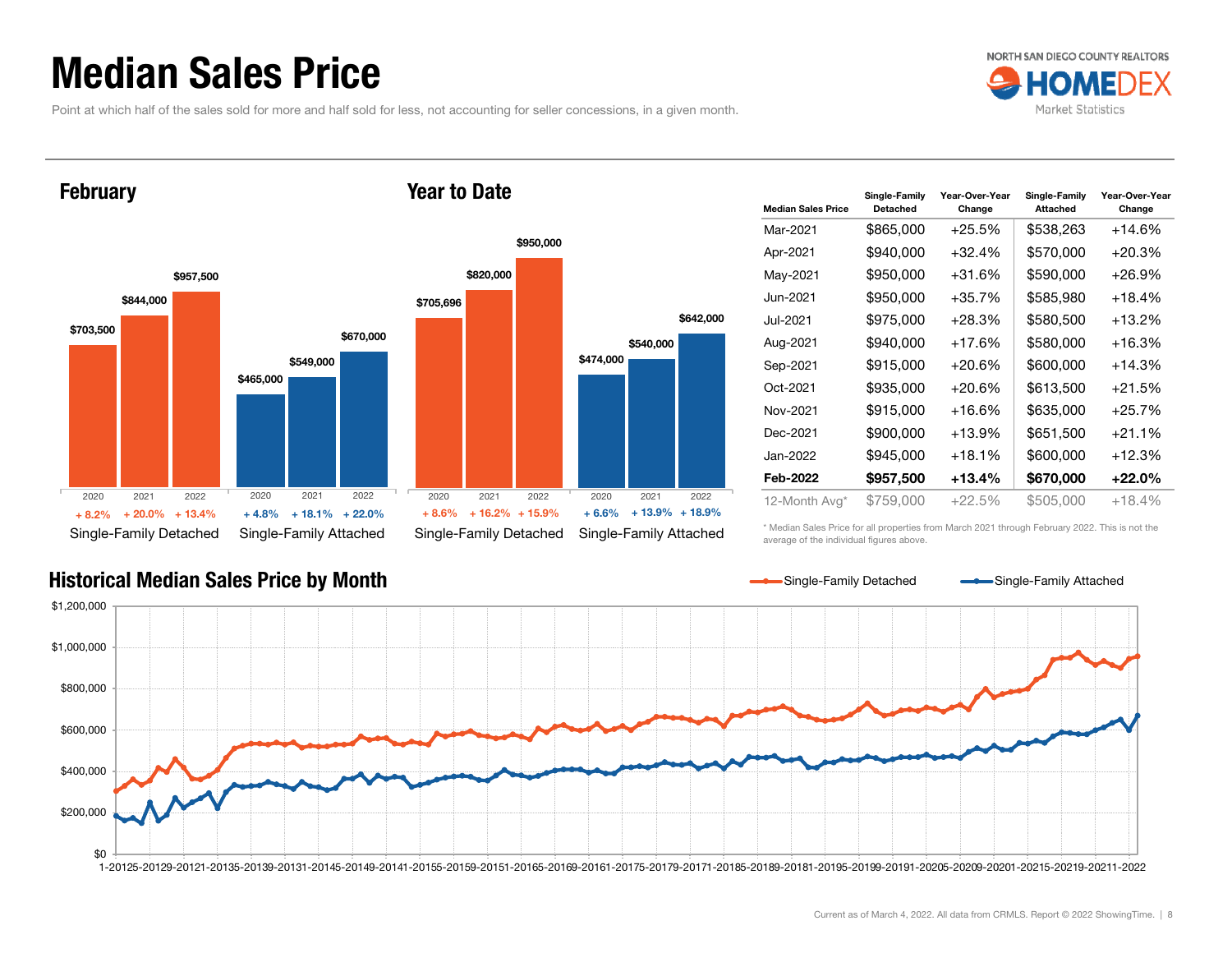### Average Sales Price

Average sales price for all closed sales, not accounting for seller concessions, in a given month.



**February** 

### Year to Date



| Avg. Sales Price | Single-Family<br><b>Detached</b> | Year-Over-Year<br>Change | Single-Family<br><b>Attached</b> | Year-Over-Year<br>Change |
|------------------|----------------------------------|--------------------------|----------------------------------|--------------------------|
| Mar-2021         | \$1,151,082                      | $+21.6%$                 | \$647,927                        | +16.5%                   |
| Apr-2021         | \$1,303,577                      | $+48.8%$                 | \$657,708                        | $+25.3%$                 |
| May-2021         | \$1,291,686                      | +44.7%                   | \$663,000                        | $+26.6%$                 |
| Jun-2021         | \$1,276,653                      | $+41.3%$                 | \$678,686                        | $+27.7%$                 |
| Jul-2021         | \$1,279,074                      | $+31.9%$                 | \$684,661                        | +23.7%                   |
| Aug-2021         | \$1,229,041                      | $+21.2%$                 | \$669,467                        | $+14.7%$                 |
| Sep-2021         | \$1,246,594                      | $+26.8%$                 | \$687,989                        | $+14.6%$                 |
| Oct-2021         | \$1,291,847                      | $+22.4%$                 | \$716,192                        | $+21.2%$                 |
| Nov-2021         | \$1,253,936                      | $+23.1%$                 | \$729,516                        | $+28.2%$                 |
| Dec-2021         | \$1,220,997                      | $+19.7%$                 | \$760,256                        | $+23.1%$                 |
| Jan-2022         | \$1,250,464                      | +14.5%                   | \$698,500                        | $+17.5%$                 |
| Feb-2022         | \$1,376,646                      | +19.0%                   | \$734,621                        | $+20.3%$                 |
| 12-Month Avg*    | \$1,264,300                      | +26.8%                   | \$694,043                        | $+20.5%$                 |

\* Avg. Sales Price for all properties from March 2021 through February 2022. This is not the average of the individual figures above.



### Historical Average Sales Price by Month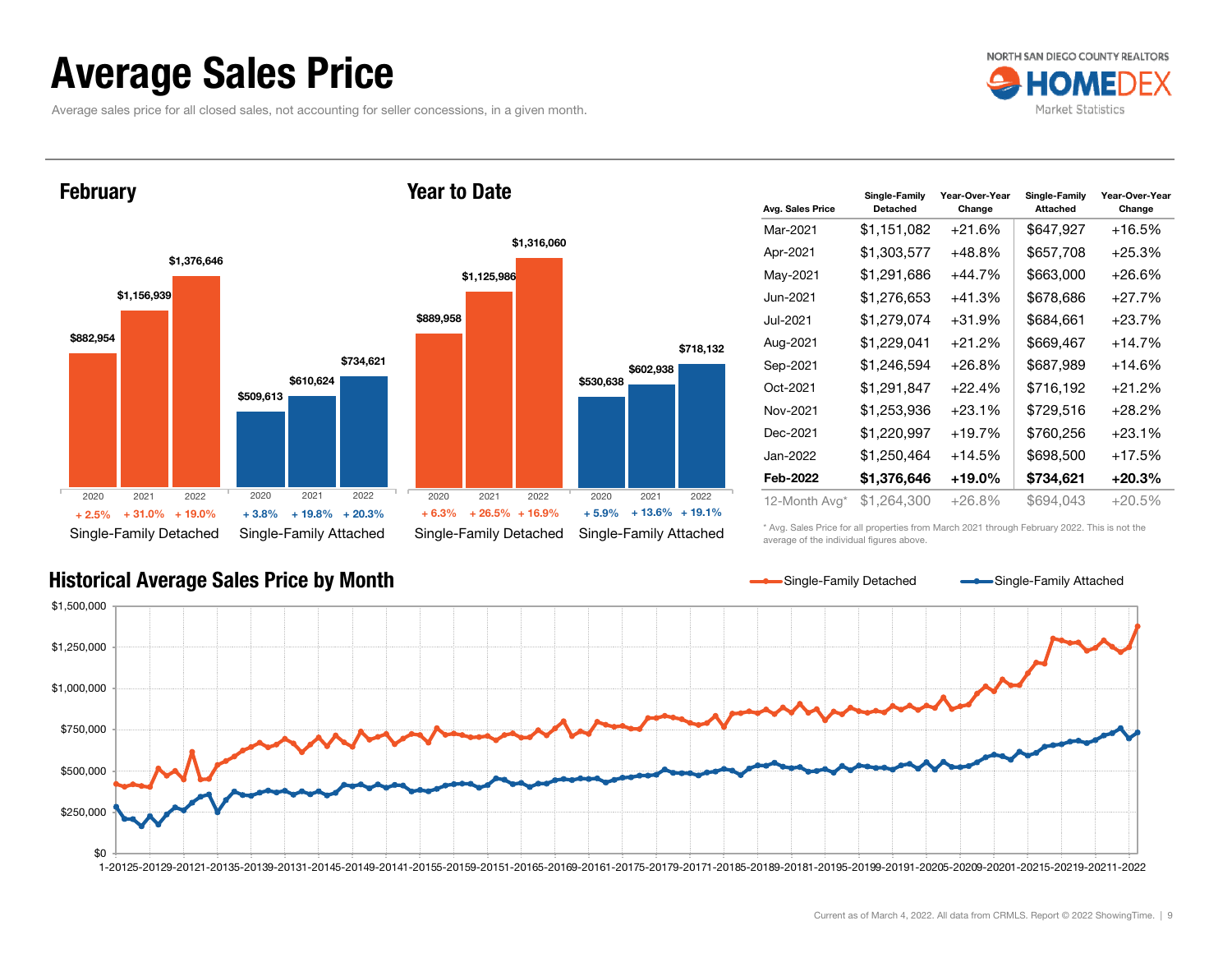# Percent of Original List Price Received

Percentage found when dividing a property's sales price by its original list price, then taking the average for all properties sold in a given month, not accounting for seller concessions.



### **February**

### Year to Date



### Historical Percent of Original List Price Received by Month

| Pct. of Orig. Price<br>Received | Single-Family<br>Detached | Year-Over-Year<br>Change | Single-Family<br><b>Attached</b> | Year-Over-Year<br>Change |
|---------------------------------|---------------------------|--------------------------|----------------------------------|--------------------------|
| Mar-2021                        | 103.0%                    | +4.8%                    | 102.0%                           | $+3.2%$                  |
| Apr-2021                        | 104.1%                    | $+5.9\%$                 | 103.4%                           | $+4.1\%$                 |
| May-2021                        | 104.8%                    | $+7.6%$                  | 104.4%                           | $+6.5%$                  |
| Jun-2021                        | 105.6%                    | $+7.9%$                  | 104.4%                           | $+6.2\%$                 |
| Jul-2021                        | 104.6%                    | $+6.5%$                  | 103.8%                           | +4.8%                    |
| Aug-2021                        | 102.9%                    | $+4.0%$                  | 102.4%                           | $+3.6\%$                 |
| Sep-2021                        | 101.4%                    | $+2.1%$                  | 101.9%                           | $+2.6%$                  |
| Oct-2021                        | 101.6%                    | $+2.3%$                  | 102.1%                           | $+2.5%$                  |
| Nov-2021                        | 101.6%                    | $+2.0%$                  | 102.1%                           | $+2.6%$                  |
| Dec-2021                        | 102.2%                    | $+2.8%$                  | 102.4%                           | $+2.8%$                  |
| Jan-2022                        | 103.4%                    | $+3.1\%$                 | 104.2%                           | $+4.0%$                  |
| Feb-2022                        | 105.2%                    | $+4.1%$                  | 106.4%                           | $+5.2\%$                 |
| 12-Month Avg*                   | 103.4%                    | $+4.4\%$                 | 103.3%                           | $+3.9\%$                 |

\* Pct. of Orig. Price Received for all properties from March 2021 through February 2022. This is not the average of the individual figures above.

Single-Family Detached Single-Family Attached

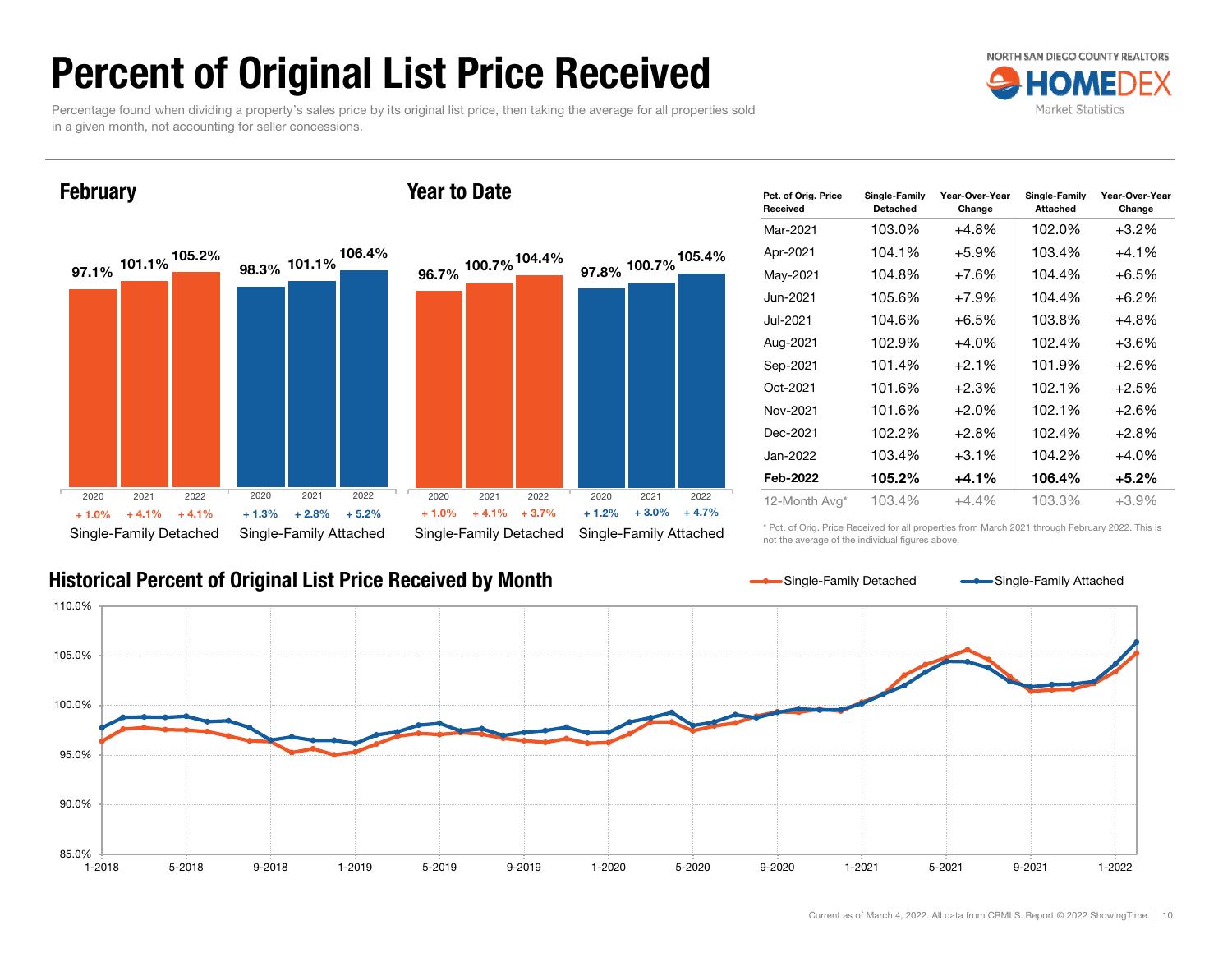# Housing Affordability Index

This index measures housing affordability for the region. For example, an index of 120 means the median household income is 120% of what is necessary to qualify for the median-priced home under prevailing interest rates. A higher number means greater affordability.



**February** 

### Year to Date



| Affordability Index | Single-Family<br><b>Detached</b> | Year-Over-Year<br>Change | Single-Family<br><b>Attached</b> | Year-Over-Year<br>Change |
|---------------------|----------------------------------|--------------------------|----------------------------------|--------------------------|
| Mar-2021            | 43                               | $-17.3%$                 | 69                               | -9.2%                    |
| Apr-2021            | 40                               | $-24.5%$                 | 67                               | $-15.2%$                 |
| May-2021            | 40                               | $-23.1%$                 | 64                               | $-20.0\%$                |
| Jun-2021            | 40                               | $-25.9%$                 | 64                               | $-16.9%$                 |
| Jul-2021            | 39                               | $-23.5%$                 | 66                               | $-12.0\%$                |
| Aug-2021            | 41                               | $-16.3%$                 | 66                               | $-15.4%$                 |
| Sep-2021            | 41                               | $-19.6%$                 | 63                               | $-14.9%$                 |
| Oct-2021            | 40                               | $-21.6%$                 | 62                               | $-20.5%$                 |
| Nov-2021            | 42                               | $-16.0\%$                | 61                               | $-21.8%$                 |
| Dec-2021            | 41                               | $-18.0\%$                | 57                               | $-21.9%$                 |
| Jan-2022            | 38                               | $-22.4%$                 | 60                               | $-17.8%$                 |
| Feb-2022            | 37                               | -15.9%                   | 53                               | $-22.1%$                 |
| 12-Month Avg*       | 40                               | $-19.4%$                 | 63                               | $-16.0%$                 |

\* Affordability Index for all properties from March 2021 through February 2022. This is not the average of the individual figures above.

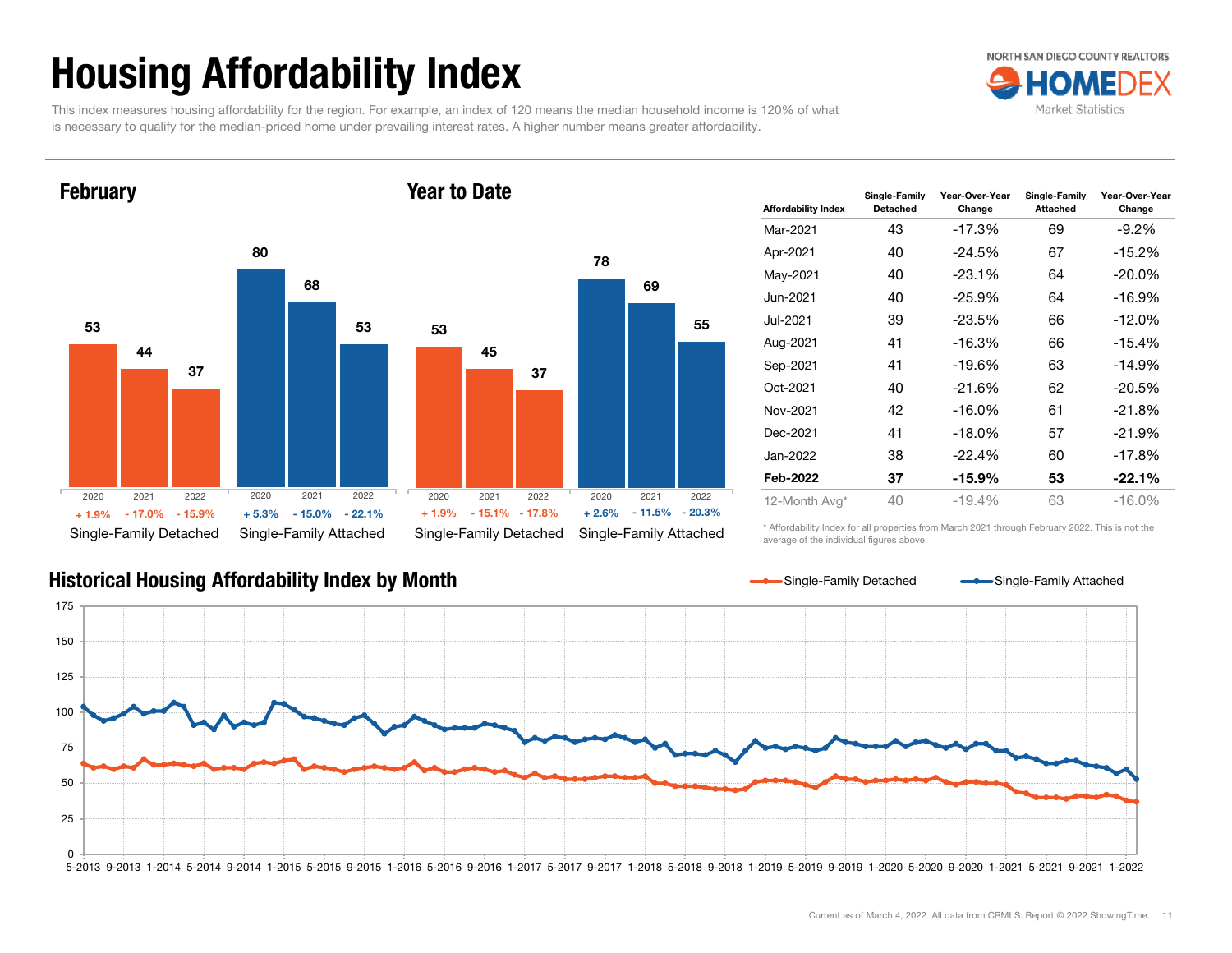### Inventory of Homes for Sale

The number of properties available for sale in active status at the end of a given month.





### Historical Inventory of Homes for Sale by Month  $\Omega$ 1,000 2,000 3,000 4,000 5,000 1-20125-20129-20121-20135-20139-20131-20145-20149-20141-20155-20159-20151-20165-20169-20161-20175-20179-20171-20185-20189-20181-20195-20199-20191-20205-20209-20201-20215-20219-20211-2022 Single-Family Detached Single-Family Attached

Current as of March 4, 2022. All data from CRMLS. Report © 2022 ShowingTime. | 12